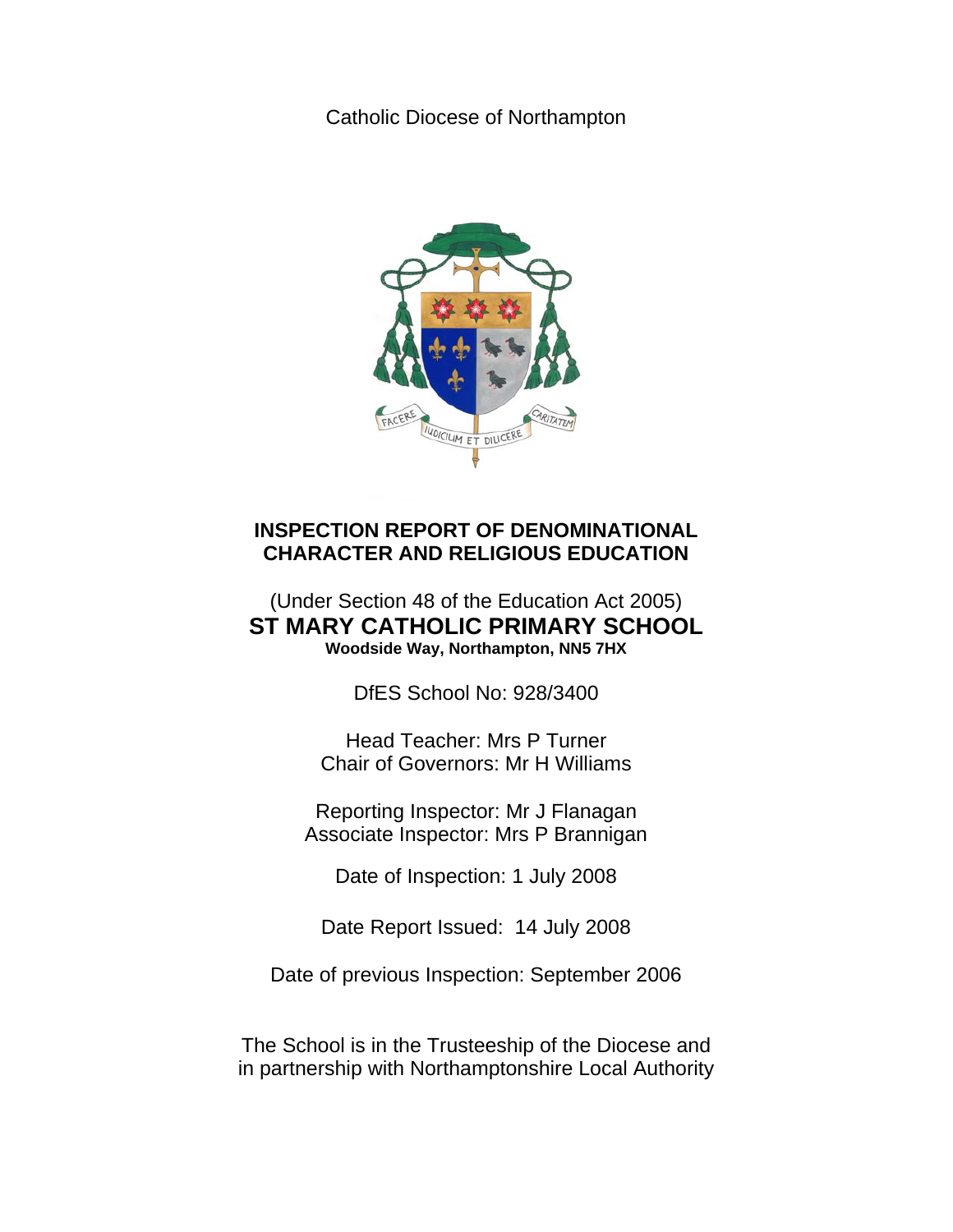# **Description of the School**

St Mary's is a smaller than average Catholic primary school with 151 pupils on roll. Since its last inspection, the school has changed in nature from a lower to a primary school and has, until recently, undergone a period of instability in leadership. 78% of the children live in areas identified as suffering from social deprivation and 41% of the children are baptised Catholics. Attainment on entry is below the national average and most children join the school after the Foundation Stage. 17 children have EAL and there are 29 on the SEN list. The school is not specifically linked to a parish but has links with St Patrick's in Duston and Northampton Cathedral.

# **Key Grades for Inspection**

1: Outstanding 2: Good 3: Satisfactory 4: Unsatisfactory

# **Overall Effectiveness of this Catholic School Crace 3 6 Catholic School Grade 3**

St Mary's is a satisfactory school with a clear awareness of its Catholic mission and also of the areas for development. Relationships within the school are good and the care of the children is given a high priority. Staff work hard and are very supportive of the Catholic ethos of the school, which is manifested in the time devoted to children and parents, an attitude and approach that emanates from the head teacher. There is a lively and full spiritual prayer life that is inclusive and engaging but the RE curriculum requires thorough review and monitoring to raise standards and build on existing good practice.

## **Improvements since Last Inspection Grade 3 Canadian Construction Grade 3 Canadian Construction Crade 3 American**

Overall, the school has made satisfactory progress since the last inspection of exactly 4 years ago which gave the school three key issues for action. The issues of developing a sex education policy and reviewing reports to parents with the aim of improving the view of children's progress have been fully addressed but the issue of developing formal assessment in RE has not been met and remains a priority for action*.* 

# **Capacity of the school community to improve and develop Grade 3**

The school has a growing capacity to improve and develop. The head teacher and senior leadership team are well aware of the school's issues for development and have plans in place to implement the changes needed to move the school forward. Already issues of subject leadership and assessment are on the school plan for next year. The leadership team is open to receive support from the diocese, local authority and other appropriate agencies.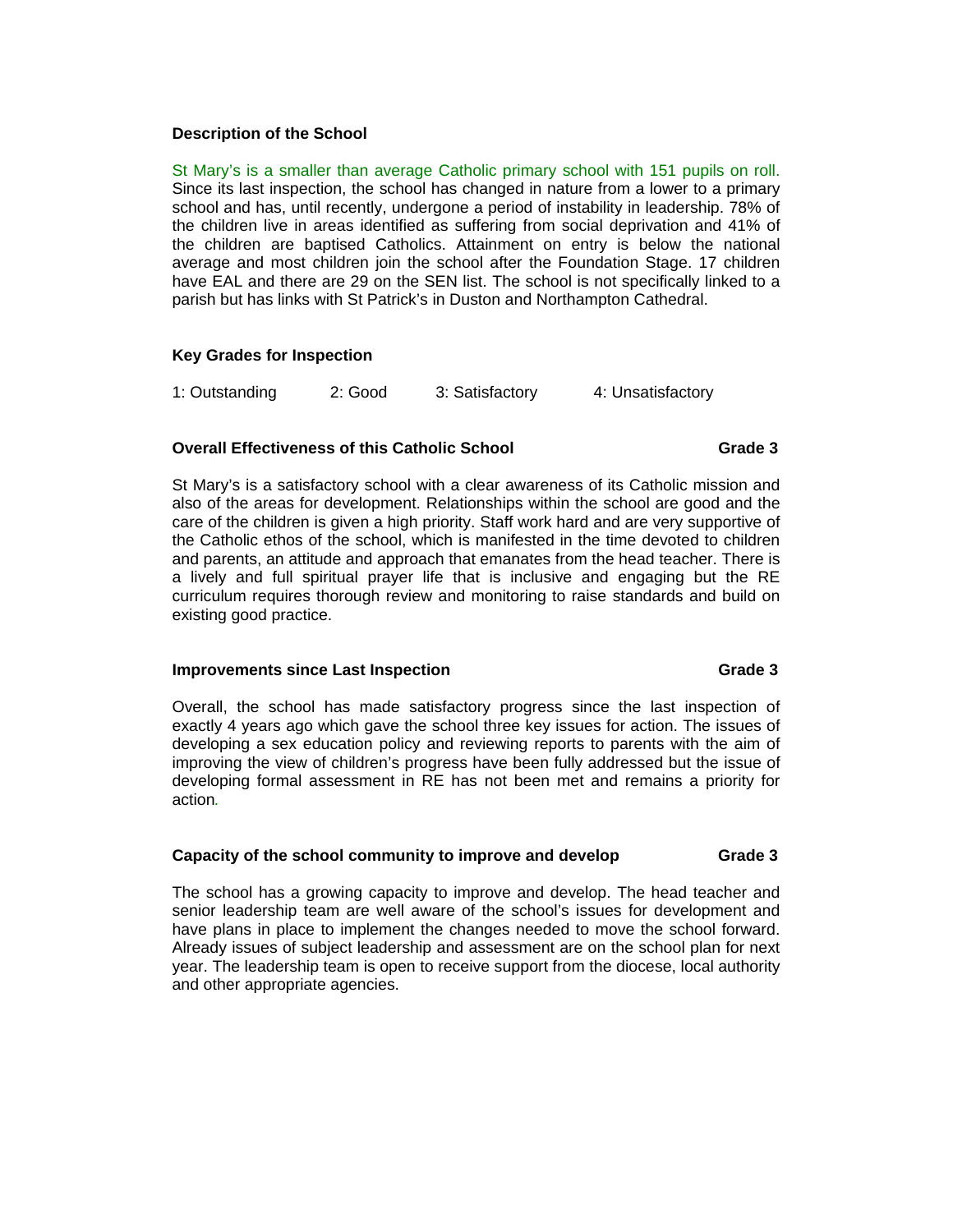### **What the school needs to do to improve further:**

- Establish a rigorous monitoring system of all aspects of the Catholic life of the school that will inform future evaluation and planning.
- Put in place a system of assessing pupils' work that informs all aspects of learning and teaching in RE and leads to an improvement in standards.
- Continue to develop the partnership between home and school in relation to the children's religious education to enhance standards.

### **Leadership and Management Grade 3 and Grade 3 and Grade 3 and Grade 3 and Grade 3 and Grade 3 and Grade 3 and Grade 3 and Grade 3 and Grade 3 and Grade 3 and Grade 3 and Grade 3 and Grade 3 and Grade 3 and Grade 3 and Gra**

The leadership team is fully committed to developing the Catholic mission of the school. The school is ordered and governors are very supportive of the school and come into school to work in a variety of ways, but they are not fully involved in the monitoring and evaluation process. The chaplain plays a significant part in developing the mission of the school. Time and energy are devoted to pupil care and support and the school's mission statement of "Let the children come to me" is lived out in the way each is valued. Children make progress in many aspects of their religious life but this is not monitored with any degree of rigour or system. The selfevaluation of all aspects of the Catholic life of the school needs further support from the diocese so that it can become a valuable tool for development.

# **The Prayer Life of the School Grade 2 Grade 2 Grade 2**

The prayer life of the school is good. Prayer is an integral part of the daily life of the community. There is a wide variety of liturgy ranging from quiet prayer through whole school assembly to exposition of the Blessed Sacrament. Evidence of well-planned liturgies is to be found. Children are able to talk freely and with confidence and about the importance of prayer to them. They are also able to describe the roles they take in worship and how they contribute to the prayer life of the school. Local clergy are very supportive and visit the school regularly, reflecting the good links that exist with local parishes. Links with other Catholic schools are growing, providing further opportunities for prayerful activities. Neat prayer tables are to be found in all classrooms. The wide variety of collective worship makes a good contribution to the moral and spiritual development of the pupils and offers support to the staff.

### **Chaplaincy** Grade 1 **Chaplaince Chaplaince Chaplaince Grade 1**

The chaplaincy provision makes an outstanding contribution to the life of the school. Staff and pupils speak highly of the chaplain's work and children are able to explain how to access support. Support is given flexibly according to perceived need but within a defined structure. Year 5 children go annually to Walsingham on a residential retreat organised by the lay chaplain, a former and much respected member of staff. The chaplain organises a variety of activities ranging from formal liturgies to competitions that readily engage pupil interest and enthusiasm, adding greatly to the life of the school. Chaplaincy is highly valued by the entire school community and the chaplain's work permeates the whole school.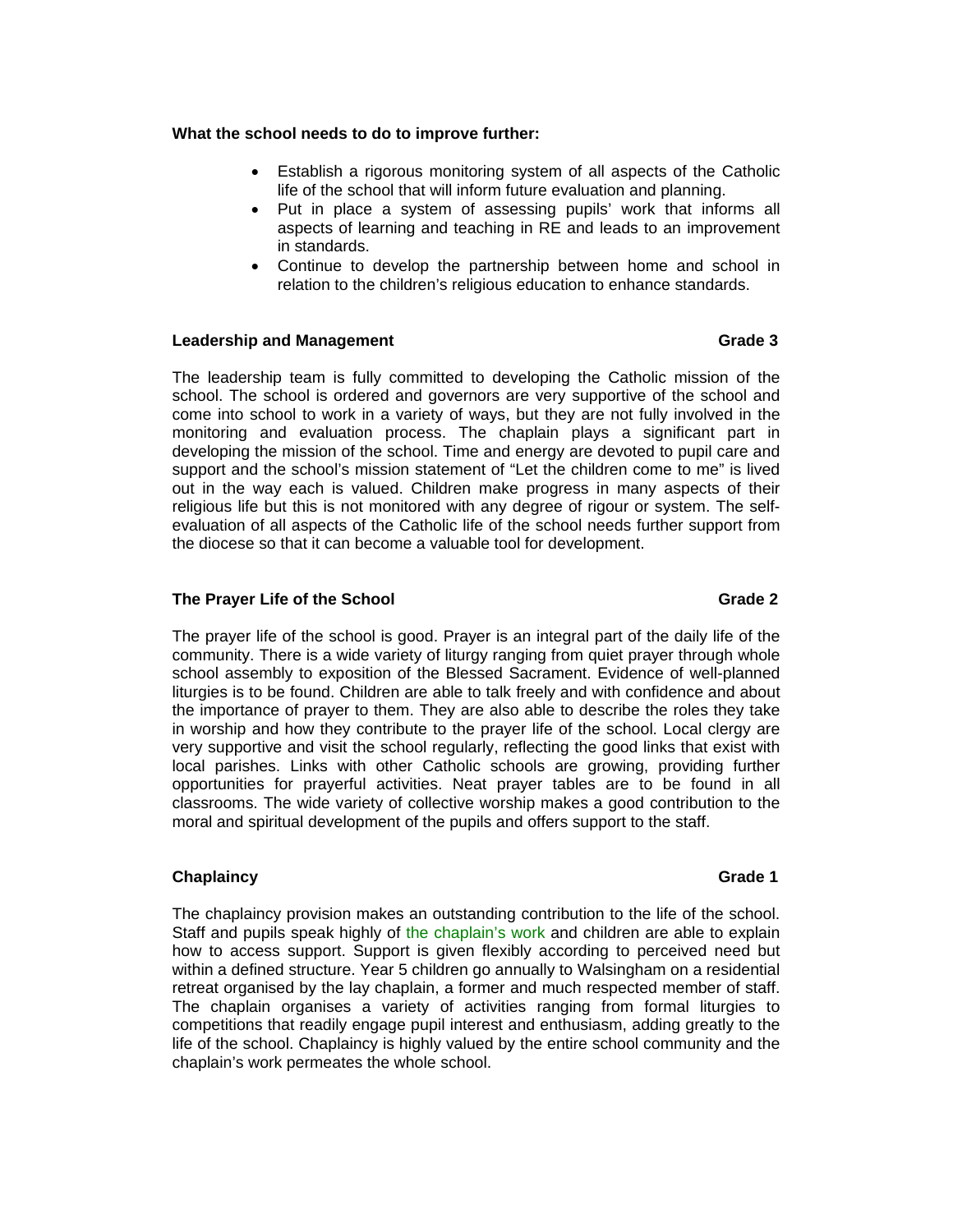### **Community Cohesion Grade 2 Grade 2 Grade 2 Grade 2**

Community cohesion is promoted at St Mary's. Diversity is celebrated and valued by the school leadership and real efforts are made to welcome new members into the family of the school. Children are able to talk knowledgeably about the work of the school in supporting others in the local area and internationally and appreciate taking part in such activities. Evidence of appreciation by the local community is to be found. Parents of children from ethnic minorities expressed their great satisfaction with the school. Examples of prayers having been translated into mother tongues are to be found. Children of other faiths feel happy to take part in a range of prayerful activities and forms of worship.

## **Achievements and Standards in Religious Education Grade 3**

Children make progress though standards of written work are below average and there is some evidence of underperformance, but there is also good work to be found in some pupils' books. However, the children were able to share their knowledge and understanding of the curriculum orally with confidence and clarity and examples of real learning were observed in lessons. Standards of behaviour are good and children were attentive and willing to learn. They display good standards of social, cultural and spiritual development and add to the life of the school.

### **Teaching and Learning in Religious Education Crace 1 6 Canade 3 Crade 3 Array Array Array Array Array Array Array Array Array Array Array Array Array Array Array Array Array Array Array Array Array Array Array Array Array**

The majority of lessons are of a satisfactory standard but examples of good and outstanding practice were found. Lessons are planned in detail with clear learning objectives, which are shared with the children. On occasion, too much material is planned so that lessons are rushed and learning opportunities missed. Varied learning activities are presented to the children. Support for the less able pupils is given through intervention and teaching assistants are consistently well deployed in class. However there is no regular and agreed pattern of assessment of children's work so the monitoring of pupil progress is not standardised. Pupils' work is marked but little evidence of comments to aid learning and progress is to be found.

### **The Quality of the Religious Education Curriculum Grade 3**

The quality of the curriculum is satisfactory and meets the requirements of the Curriculum Directory. 10% of timetable time is devoted to following the "Here I Am" programme and children express their enjoyment of RE lessons. Most children make progress in their knowledge and skills, though for some progress could be greater. RE lessons offer opportunities to develop literacy skills along with art and drama and good use is made of ICT by staff to access visual material upon which the children can reflect. Children are taught to respect other faiths and beliefs and the curriculum in RE makes a contribution to the spiritual and moral growth of the pupils*.*